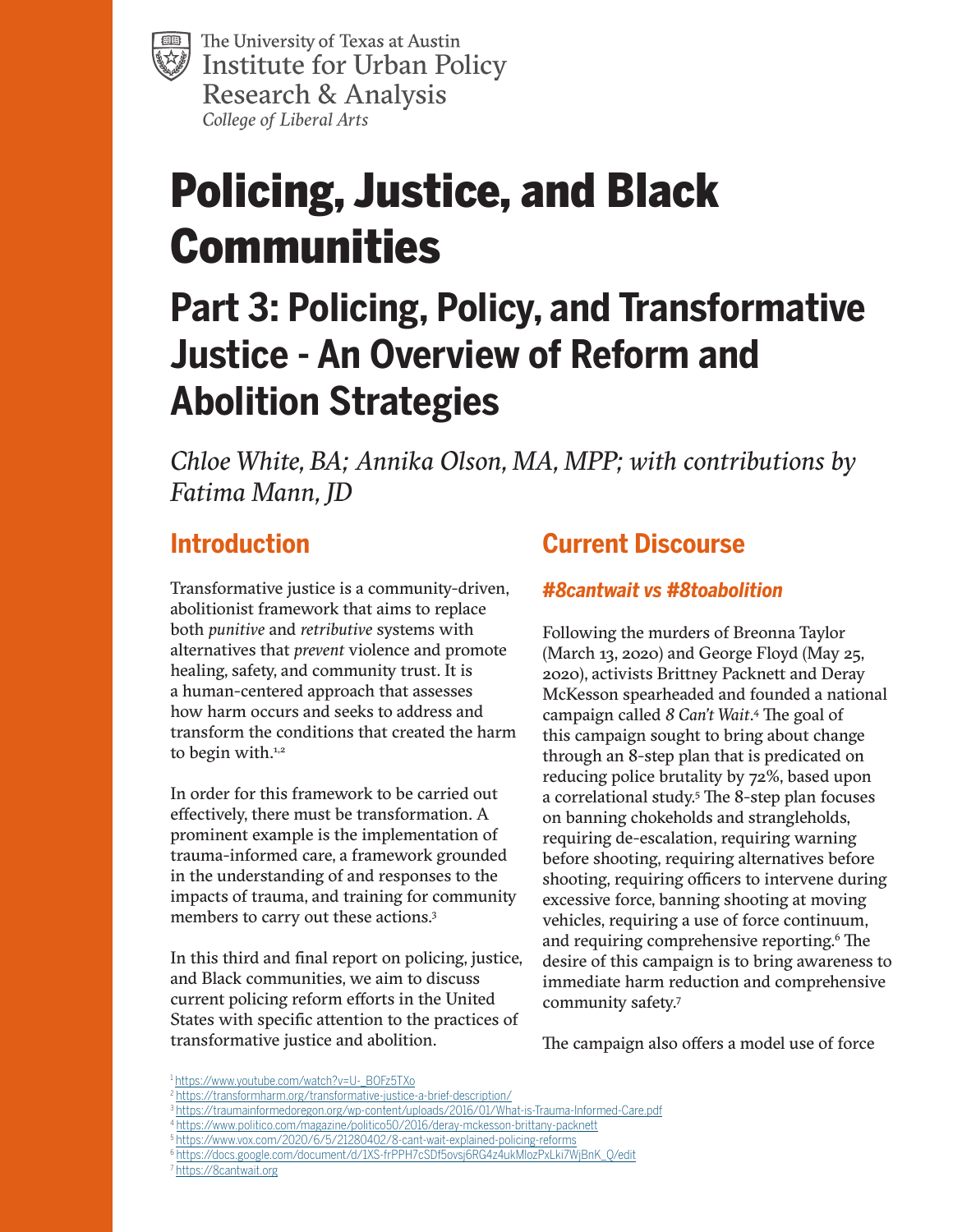policy, which focuses on 1) minimal reliance on force (physical force is used only when no other viable option is available), and 2) alternatives to use of force (deescalation, communication from a safe position, etc.), and proportional use of force (taking into account the seriousness of the crime and level of threat present). It was created to provide policy makers with language to implement policy focused around reducing force in police departments.<sup>8</sup>

Conversely, the *8 to Abolition* campaign is a direct response to the 8 Can't Wait campaign, while also serving as a list of demands that hope to end police brutality and state-sanctioned violence entirely. The goal of this campaign is to promote the possibilities of prison and police abolition. The 8-step plan focuses on defunding the police, $^{\rm o}$  demilitarizing communities, $^{\rm no}$ removing police from schools,<sup>11</sup> freeing people from prisons and jails,<sup>12</sup> repealing laws criminalizing survival, $33$  investing in community self governance, $34$ providing safe housing for everyone,<sup>15</sup> and investing in care, not cops.<sup>16</sup> This campaign also offers examples of how the 8 Can't Wait campaign misses the mark. The desire of this campaign is also to provide the community with resources "that demonstrate practical changes we can make now towards abolition."17

#### *Recent Reform Policies*

#### **Eric Garner Anti-Chokehold Act (New York)**

*"The Eric Garner Anti-Chokehold Act would create a new crime of aggravated strangulation. This offense would occur when a police or peace officer, using a chokehold or similar restraint, applies pressure to the throat or windpipe of a person, hindering breathing or the intake of air, and causes serious physical injury or death. This would be a class C felony, punishable by up to 15 years in prison….In 1993, the New York City Police Department (NYPD) banned the use of chokeholds by police officers. In 2014, Eric Garner was approached for selling loose cigarettes on a New York City sidewalk and was tackled by a police officer who placed a chokehold on Eric Garner's neck. Garner fell to the pavement, and* 

*can be heard on video recording, saying, "I can't breathe. I can't breathe." His death captured national attention, but was not the first death from a law enforcement chokehold in New York City. Additionally, between 2014 and 2020, the New York City Civilian Complaint Review Board reported 996 allegations from people who say they had been subjected to a chokehold."*<sup>18</sup>

#### **House Bill 426 (Georgia)**

*"The hate crimes bill that Georgia Governor Brian Kemp signed into law on June 26, 2020, imposes additional criminal sentencing guidelines on anyone who commits a "hate" crime intentionally based on race, sex, sexual orientation, color, religion, national origin, mental disability, or physical disability. Under the new law, a person found guilty of committing a hate crime would face an additional six-to-12 months in prison and a fine of up to \$5,000 for one of five misdemeanor offenses, and at least two years in jail for a felony offense. This law also specifically requires law enforcement officers to prepare and submit a written report, called a "Bias Crime Report," when investigating any crimes that appear to be hate crimes, whether or not an arrest is made."* <sup>19</sup>

#### **Senate Bill 217 (Colorado)**

*"The bill requires all local law enforcement agencies to issue body-worn cameras to their officers and requires all recordings of an incident be released to the public within 14 days after the incident. Peace officers shall wear and activate a body-worn camera at any time when interacting with the public."*<sup>20</sup>

#### **Justice In Policing Act (Federal)**

#### Goals are to:

*"1) establish a national standard for the operation of police departments; 2) mandate data collection on police encounters; 3) reprogram existing funds to invest in transformative community-based policing programs; and 4) streamline federal law to prosecute excessive force and establish independent prosecutors for police investigations."21*

<sup>14</sup> <https://www.8toabolition.com/invest-in-community-self-governance>

<sup>16</sup> <https://www.8toabolition.com/invest-in-care-not-cops>

18 <https://nyassembly.gov/Press/files/20200608a.php>

<sup>20</sup> [https://leg.colorado.gov/sites/default/files/documents/2020A/bills/2020a\\_217\\_01.pdf](https://leg.colorado.gov/sites/default/files/documents/2020A/bills/2020a_217_01.pdf )

<sup>9</sup> <https://www.8toabolition.com/defund-the-police>

<sup>10</sup> <https://www.8toabolition.com/demilitarize-communities>

<sup>&</sup>lt;sup>11</sup> <https://www.8toabolition.com/remove-police-from-schools>

<sup>&</sup>lt;sup>12</sup> <https://www.8toabolition.com/free-people-from-prisons-and-jails>

<sup>13</sup> <https://www.8toabolition.com/repeal-laws-that-criminalize-survival>

<sup>15</sup> <https://www.8toabolition.com/provide-safe-housing-for-everyone>

<sup>17</sup> [https://static1.squarespace.com/static/5edbf321b6026b073fef97d4/t/5ee0817c955eaa484011b8fe/1591771519433/8toAbolition\\_V2.pdf](https://static1.squarespace.com/static/5edbf321b6026b073fef97d4/t/5ee0817c955eaa484011b8fe/1591771519433/8toAbolition_V2.pdf)

<sup>&</sup>lt;sup>19</sup> <https://www.jacksonlewis.com/publication/georgia-s-new-hate-crimes-legislation>

<sup>&</sup>lt;sup>21</sup> [https://judiciary.house.gov/uploadedfiles/fact\\_sheet\\_justice\\_in\\_policing\\_act\\_of\\_2020.pdf](https://judiciary.house.gov/uploadedfiles/fact_sheet_justice_in_policing_act_of_2020.pdf)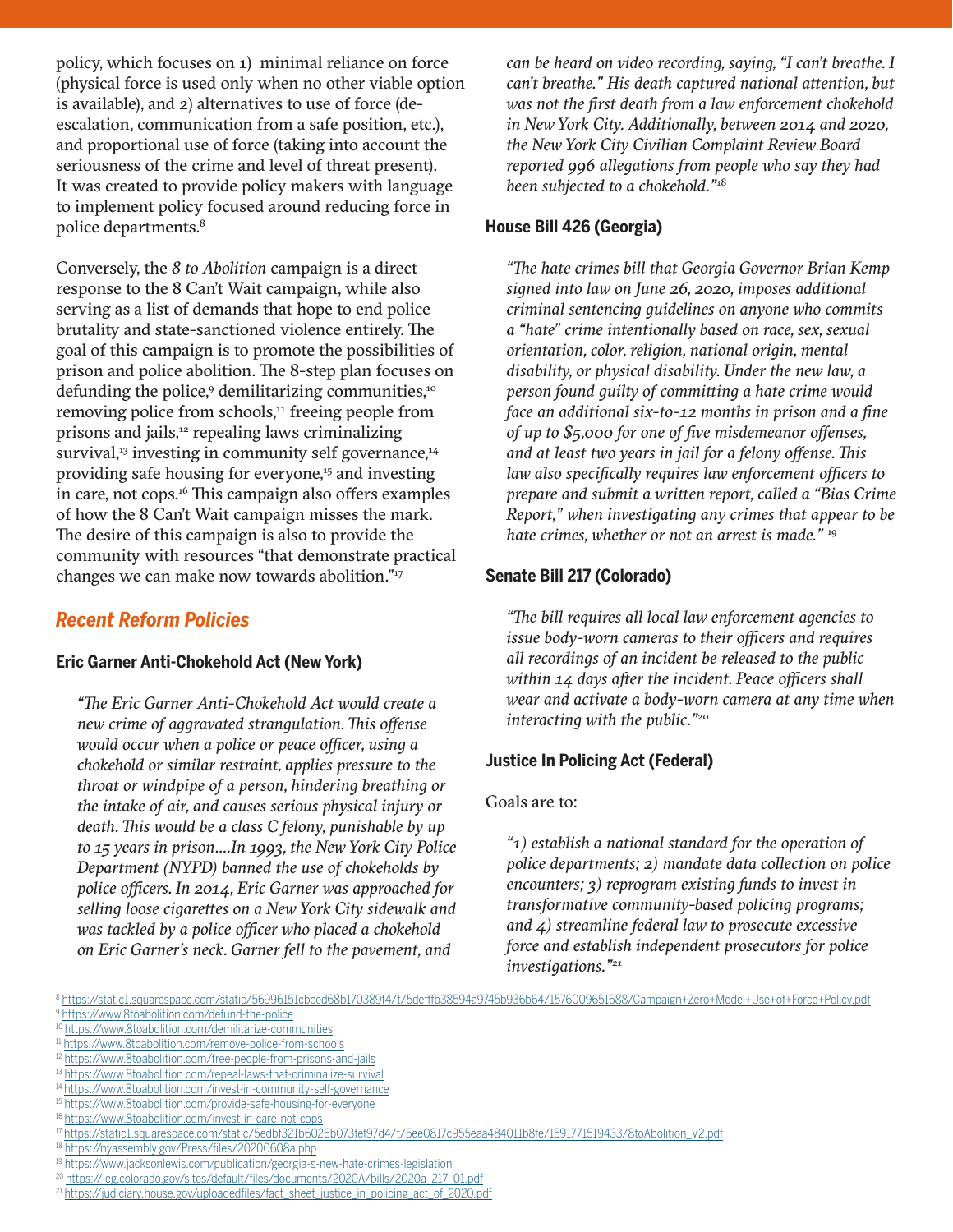#### **Diversifying Police Forces (National)**

Many police reform advocates believe ethnic and racial diversity in the police force will reduce police violence and brutality.<sup>22</sup>

#### *Ongoing Discussions*

#### **"Defund the Police"**

The recent demands circulating after the murder of George Floyd are but an extension of decades-long conversations that abolitionists and Black feminists have fostered. The call to defund the police in this specific moment, however, has brought both national and international attention to policing in the United States. Since the demand derives from abolitionist thought, it requires a look into the budgets of not only police departments, but also public services and military budgets.

#### For example:

*"Los Angeles: the police budget is \$1.8 billion, and the mayor has for weeks been pushing for raises and bonuses for officers and an overall 7% increase that would make the budget more than half of the general fund. But on Wednesday, he said he was now looking to make cuts to the police budget.* 

*New York: The mayor is pushing to leave the NYPD's nearly \$6 billion budget intact while slashing education and youth programs and cutting other agencies by as much as 80%.*

*Philadelphia: The mayor has proposed spending \$977 million on police and prisons, which is 20% of the general fund. A \$14m increase for police comes as the city is cutting funding for youth violence prevention, arts and culture, workforce development, and laying off staff at recreation centers and libraries."*<sup>23</sup>

*"Activists have long criticized the Section 1033 provision of the 1997 National Defense Authorization Act, which allows the transfer of tactical military equipment to police departments, so that police can confront protesters* 

*and civilians with terrifying Mine-Resistant Ambush-Protected vehicles and heavily armed SWAT teams. Hawaii Sen. Brian Schatz has proposed ending Section 1033….The United States spends about \$115 billion on policing a year, more than any other country's military budget except for Chinas. It spends \$732 billion on the military, which is more than the next 10 highestspending countries combined."*<sup>24</sup>

The pattern to cut or remove programs dedicated to enhance police forces, recruit more police officers, and maintain policing, is a pattern that members of marginalized, and specifically Black communities, are committed to halting. Given the most recent events, support for community concerns regarding racialized police misconduct are receiving renewed attention.

#### For Example:

- The Minneapolis City Council is moving to establish a public safety force, which would be overseen by a director, appointed by the mayor, with non-law enforcement experience in community safety services. The idea is to establish a "holistic" approach to public safety.<sup>25</sup>
- The Baltimore City Council approved a \$22.4 million budget cut for the police department.<sup>26</sup>
- The Portland City Council cut \$15 million from its police budget and put \$5 million toward a new program that sends unarmed first responders to answer homelessness calls.<sup>27</sup>
- Philadelphia cancelled a planned \$19 million increase for the police department and instead allocated \$14 million to other entities including affordable housing.28
- In Seattle, every department budget is being trimmed by roughly 10%.<sup>29</sup>

Although the goal of defunding the police is to defund it entirely—meaning the police force would have zero funds—many local governments are choosing other measures. However, the 8 to Abolition campaign has provided a list of policy and organizing recommendations that provide steps toward defunding entirely in a seemingly incremental matter that local governments can follow to fulfill the wishes of the community.

<sup>22</sup> <https://www.eeoc.gov/advancing-diversity-law-enforcement>

<sup>23</sup> [https://www.theguardian.com/us-news/2020/jun/04/defund-the-police-us-george-floyd-budgets?CMP=Share\\_iOSApp\\_Other](https://www.theguardian.com/us-news/2020/jun/04/defund-the-police-us-george-floyd-budgets?CMP=Share_iOSApp_Other)

<sup>24</sup> <https://foreignpolicy.com/2020/06/15/defund-the-police-military-spending-militarization-Black-lives-matter/>

<sup>25</sup> <https://www.npr.org/sections/live-updates-protests-for-racial-justice/2020/06/26/884149659/minneapolis-council-moves-to-defund-police-establish-holistic-public-safety-forc> <sup>26</sup> <https://www.wbal.com/article/464307/124/city-budget-committee-makes-227m-in-cuts-to-police-prosecutors>

<sup>27</sup> <https://www.opb.org/news/article/portland-police-budget-15-million-defund-cannabis-council-vote/>

<sup>28</sup> <https://www.inquirer.com/news/budget-police-philadelphia-kenney-covid-20200618.html>

<sup>29</sup> <https://www.axios.com/cities-defund-the-police-george-floyd-188e169a-a32a-44fa-bace-e2e5df4d1c9b.html>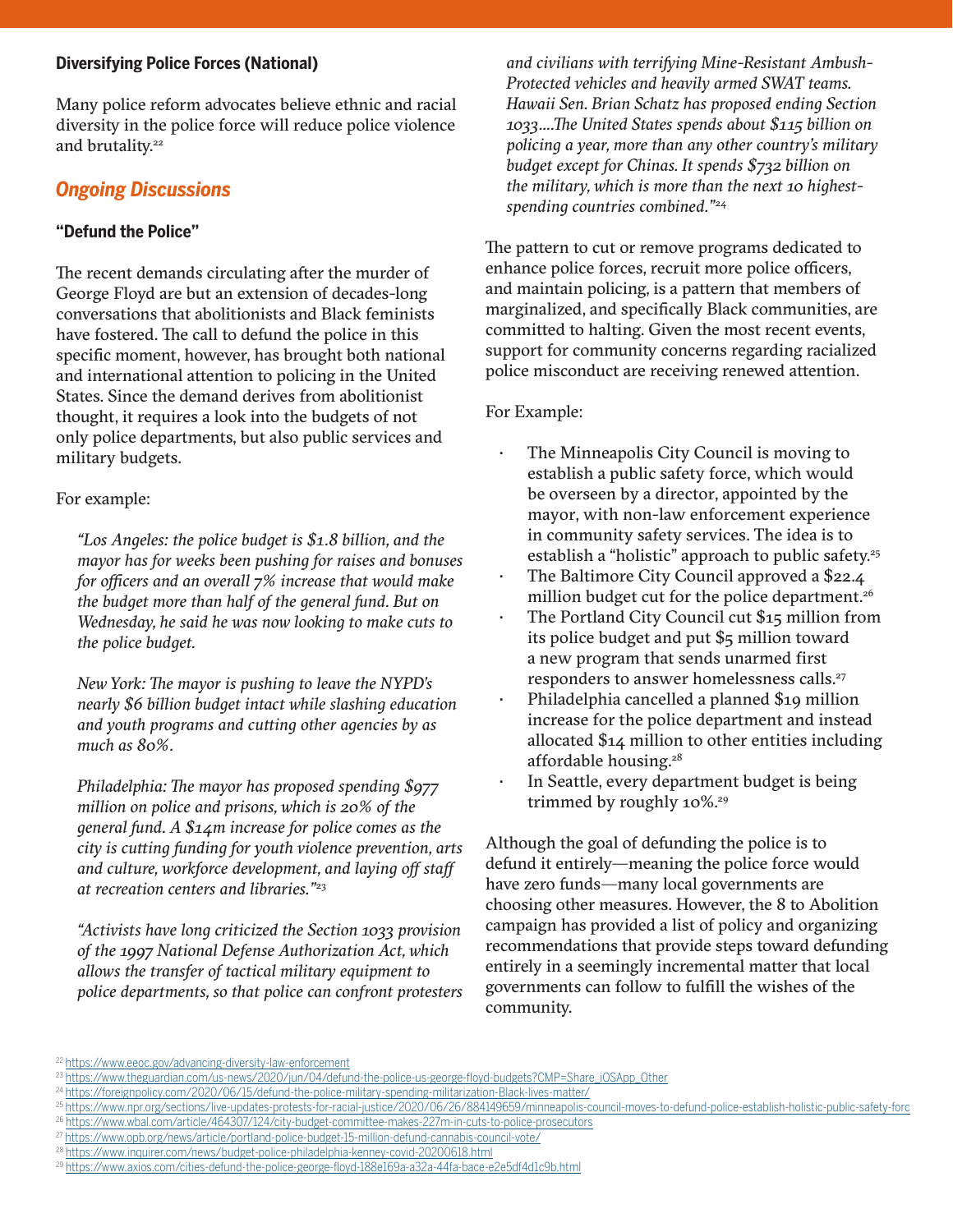#### **Reform Reality Made Transparent (The Reality of Reform)**

As previously stated, the 8 to Abolition campaign is a direct response to the 8 Can't Wait campaign. The 8 Can't Wait campaign offered the same police reformist policies that have been utilized in a variety of states for years with very modest results. So, many have argued that the 8 Can't Wait campaign provides politicians with a non-transformative alternative to current policing efforts. However, since the 8 Can't Wait campaign provides a small database of cities across the United States that have implemented between one or all of these reforms, it is helpful to gauge how these measures have actually helped. Unfortunately, these measures have helped only modestly over the years, which is why the 8 to Abolition campaign explicitly states how the 8 Can't Wait campaign "is dangerous and irresponsible, offering a slate of reforms that have already been tried and failed, that mislead a public newly invigorated to the possibilities of police and prison abolition, and that do not reflect the needs of criminalized communities."

#### For example:

San Francisco, CA<sup>30</sup>

In 2014, Alex Nieto was murdered by police after being shot at 59 times. Shortly after in 2015, Mario Woods was murdered and the officers who were involved were said to have been "acting within policy." A year later, Jessica Williams was murdered as she was fleeing in a car. Most recently, in 2019, Dacari Spears was attacked by the San Francisco Police department with batons while with his girlfriend. According to the 8 Can't Wait campaign, this city has implemented all 8 of its reform policies.

#### Tucson, AZ

At a protest in 2017, an 86-year-old woman was shoved to the ground and pepper sprayed. Also in 2017, a report found that Tucson police officers were rarely held accountable for use of excessive force.31 In 2019, shortly after a teenaged quadruple amputee was slammed and held in a headlock, the same police officer slammed another teenager who was recording into a wall. Sadly, a few months ago, Carlos Ingram López died after being handcuffed

under a blanket by police officers in his home. According to the 8 Can't Wait campaign, this city has implemented all 8 of its reform policies.

#### Philadelphia, PA<sup>32</sup>

In 1991, Michael Grant was murdered after suffering four blows to the forehead by two police officers. Over 15 years later, Ronald Timbers, a teenager, was murdered by police after they were called to help with rehabilitation. More recently, in 2014, Philippe Holland was shot after being wrongly suspected and as a result of his injuries developed a permanent seizure disorder. In 2016, Christopher Sowell was murdered after police officers fired 109 rounds after mistaking a gun for a cell phone. Just a few months later, David Jones was murdered while running away. According to the 8 Can't Wait campaign, this city has implemented 7 of its reform policies; the comprehensive reporting policy being the one not implemented.

#### Miami, Fl

In 2010, DeCarlos Moore was murdered after being misidentified as a suspect. More recently, in 2017, Charles Kinsey was shot by a police officer while lying next to his patient trying to negotiate with police officers at the scene. Also, in 2018, five police misconduct reports surfaced in the month of May alone.33 In 2019, Saffiya Sattchell was shot twice with a taser gun after an officer put his knee on her neck. Just a week ago, Paris Sharon Anderson was punched by an officer in the Miami International Airport. According to the 8 Can't Wait campaign, this city has implemented 7 of its reform policies; the comprehensive reporting policy being the one not implemented.

#### New Orleans, LA

The Danziger Bridge murders in 2005 shook the state of Louisiana after officers fired at pedestrians. In 2018, George Gomez suffered extensive injuries after being beaten by two off duty cops. According to the 8 Can't Wait campaign, this city has implemented 6 of its reform policies; the warning before shooting policy and exhausting all alternatives before shooting policy being the two not implemented.

<sup>30</sup> <https://theappeal.org/san-francisco-police-brutality-da-election/>

<sup>31</sup> [https://tucson.com/news/local/watchdog/tucson-police-officers-rarely-disciplined-for-using-excessive-force/article\\_74d12231-475d-5983-a464-fe2dc3a6cbce.html](https://tucson.com/news/local/watchdog/tucson-police-officers-rarely-disciplined-for-using-excessive-force/article_74d12231-475d-5983-a464-fe2dc3a6cbce.html)

<sup>&</sup>lt;sup>32</sup> <https://www.inquirer.com/news/inq/philadelphia-police-brutality-history-frank-rizzo-20200710.html>

<sup>33</sup> <https://www.miaminewtimes.com/news/five-may-2018-miami-police-misconduct-videos-10401320>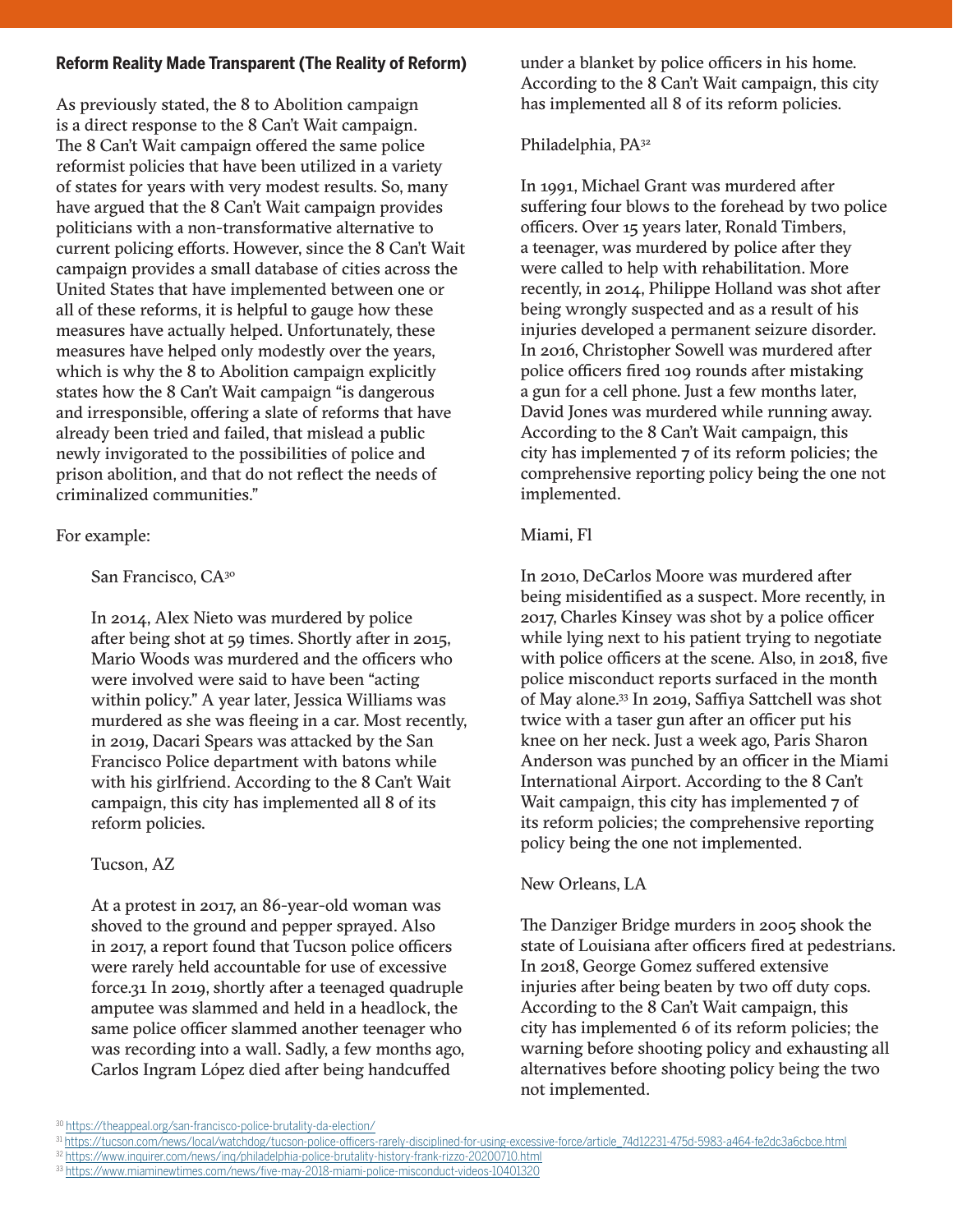To extend the conversation, many residents in cities with high(er) rates of police brutality are sparking debate about whether or not police departments can be reformed. This debate, though, is one that has been ongoing. Abolitionists, specifically prison industrial complex abolitionists, have stated and argued that police departments cannot be reformed because of the foundations on which they stand. Simply meaning, violence and punishment is embedded within police departments and policing as we know it. Therefore, the abolitionist stance is that the systems of policing must be abolished, not reformed.

#### **Reform Fatigue**

In 2012, the Camden police department was disbanded. This sparked new hopes toward a city without policing. However, shortly after it was disbanded, the city created the metro police, which relies heavily on surveillance and mass supervision.<sup>34</sup> Following these changes, Black and Latinx people have continued to be disproportionately arrested. Therefore, the police department was forced to rewrite and reconsider its use of force policies. However, many community members and activists say they were ignored during these processes and have not benefited from these changes.35

Some have pointed to Camden, NJ as a blueprint to actualize the demands of "defund the police," but others say that to do so it would be a misuse of the demands of the community. As previously stated, the goal of defunding the police is to ultimately defund it entirely and move the funds that would be used for policing into public services like healthcare and housing. So, in the case of Camden, NJ, the disbanded police department only reincarnated itself into yet another form of policing; which, to be clear, is not the goal of the demand "defund the police."36

A different but current reform that has earned much applause from reformists has been the usage of police body cameras. Since 2014, reformist responses to police violence have promoted police body camera usage which has ultimately led to more funding for police departments. Following the death of Michael Brown, President Obama called for \$263 million to be set aside for funding police body cameras.37 The conversations

around this, though, have always garnered the question, "where is this money coming from?" As the 8 to Abolition campaign has warned, there is no causal evidence that body cameras reduce police brutality. With this, though, police departments have also stated they struggle with implementing this reform on a statewide scale.<sup>38</sup> So, like some other reforms, funds are being allocated towards more policing efforts instead of redirecting funds to social goods and public services with no evidence that these reforms actually reduce the problems it seeks to solve.39

Finally, there is evidence that when police officers do intervene during excessive force encounters, those *police officers are more likely to be ostracized and/or fired* from the police force. The conversation around this begs to ask the question, "what is the culture of policing if doing what is 'right' leads to ostracization?" Communities and governments across the country are grappling with this question, but abolitionists and some reform advocates have answered it various times. They've stated that when an entity is built upon racist, punitive values, it functions within those parameters. Therefore, police departments are forced to remove officers who try to prevent the entity to function in this way. In 2006, a police officer in Buffalo, NY was fired after intervening in a colleague's chokehold.<sup>40</sup> In 2016, an officer in West Virginia decided to not shoot and use de-escalation tactics and as a result was ousted.41 As a contrast, amongst the officers involved with George Floyd's murder were a few officers who stood by while an officer had his knee on Floyd's neck.

Many are continuing this conversation by illustrating that these reforms only solidify and reinforce policing tactics, which is not actually linked to the reduction of police violence.

### **Transformative Justice Imagined**

Since the creation of prisons and police forces, federal and state governments have focused on *punishment instead of restoration and rehabilitation*. The ideals of punitive justice, which is the belief that punishment can change behavior and the infliction of pain will deter criminal behavior, have reigned supreme

<sup>36</sup> <https://www.inquirer.com/news/camden-police-defund-minneapolis-george-floyd-protest-20200609.html>

- 39 <https://truthout.org/articles/police-reforms-you-should-always-oppose/>
- <sup>40</sup> <https://www.mercurynews.com/2020/06/16/black-officer-fired-for-intervening-in-white-colleagues-chokehold/>
- <sup>41</sup> <https://www.themarshallproject.org/2018/09/17/when-trying-to-help-gets-you-fired>

<sup>34</sup> <https://www.wired.com/story/disbanding-police-really-meant-camden/>

<sup>35</sup> <https://whyy.org/articles/camden-residents-city-not-a-model-for-defunding-police/>

<sup>37</sup> <https://www.nbcnews.com/politics/first-read/obama-requests-263-million-police-body-cameras-training-n259161>

<sup>38</sup> <https://www.pewtrusts.org/en/research-and-analysis/blogs/stateline/2020/01/14/body-cameras-may-not-be-the-easy-answer-everyone-was-looking-for>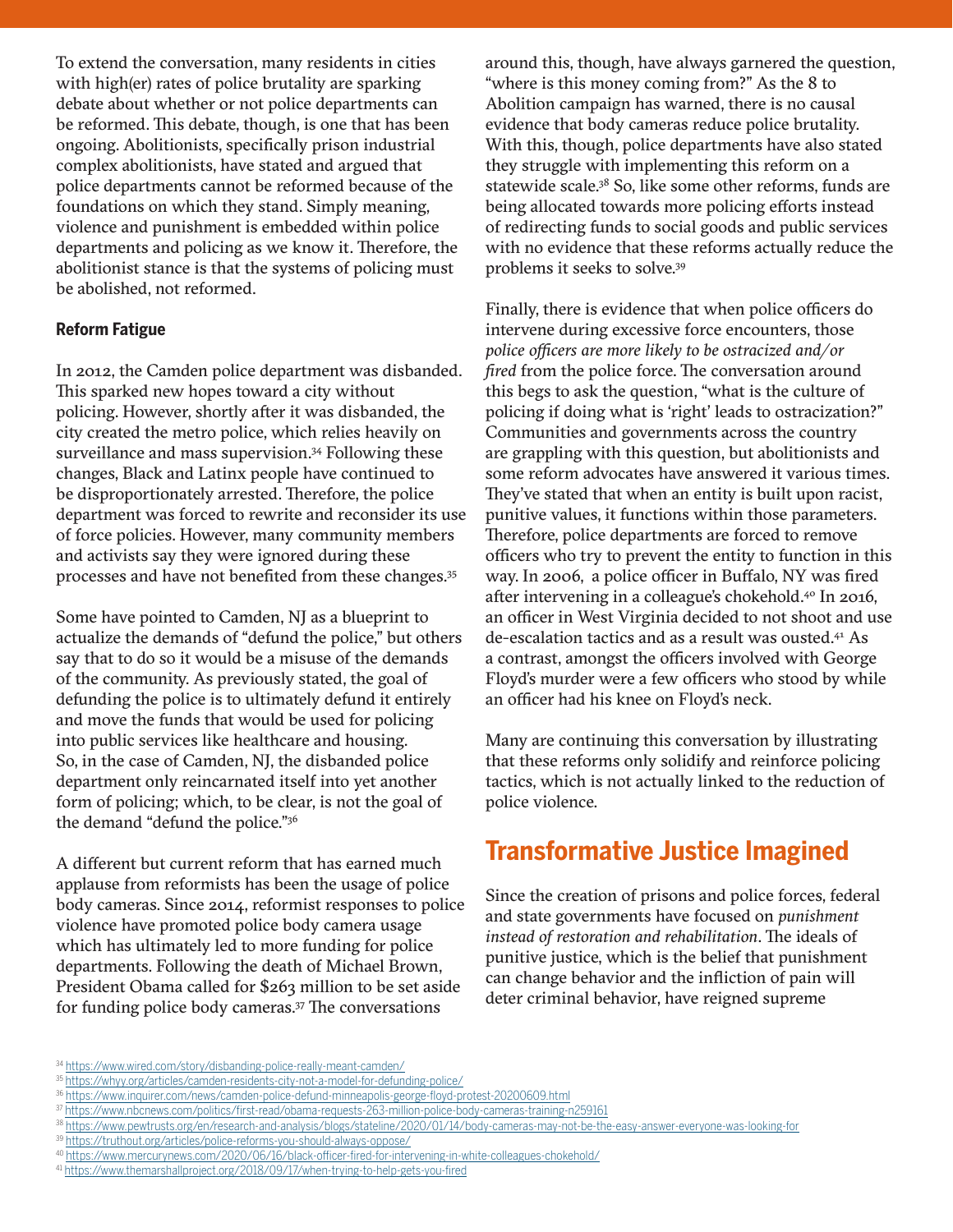throughout the entirety of United States society. There is evidence of this in education systems,<sup>42</sup> social work, criminal justice, public services, and certainly policing. In light of this, abolitionists have pondered the idea of something new.

In the efforts to do this, abolitionists have been at the forefront of conversations and actions that have pushed against expanding prison and jail capacity, decriminalization of drug use, and an end to mass surveillance.<sup>43</sup> Essentially, abolitionists push us to imagine a world where the needs of the people are met and a culture of care is at the center. Transformative justice embodies a beginning to this. For this reason, it is important to understand that transformative justice is not the sole strategy which creates the conditions that support people's freedoms. Transformative justice, like abolition itself, requires practice so that communities are protecting and restoring themselves. Therefore, transformative justice isn't just something we do, it is something we are. Transformative justice is something that begins at home—here's why:

- The principles of transformative justice include healing, accountability, and transformation.
- Healing meaning to support the restoration of those impacted by harm.
- Accountability meaning to provide the necessary resources and arrangements needed to ensure those impacted by harm are learning

from, addressing, and/or healing from harm done.

- Transformation meaning to remove the circumstances that created the harm itself.
- Transformative justice helps us see harm as "normal" rather than individual evil, which requires us to understand the contexts of which we live through.

Being transformative moves away from pointing fingers and allows us to meet people where they are and provide them with care. This is not to say that there are no consequences for actions, but it does mean we begin to foster a culture of restoration instead of leading with punishment.

#### *Trauma-Informed Care and Restoration*

A skill that must be fulfilled within transformative justice is trauma-informed care. Although this framework comes out of social work efforts academically, this is a practice that has been and must continue to be carried out at the local, grassroots, and community level. Trauma-informed care begs us to move away from cycles of re-traumatization in order to promote healing and recovery. Some coalitions and organizations of folks within the community have used the term "pods" to describe groups that support both the individual and collective healing of its people.<sup>44</sup>



*Graphic by the Institute on Trauma and Trauma-Informed Care (2015)*

<sup>42</sup> <https://hechingerreport.org/opinion-punitive-discipline/>

<sup>43</sup> [https://www.jacobinmag.com/2017/08/prison-abolition-reform-mass-incarceration](https://www.jacobinmag.com/2017/08/prison-abolition-reform-mass-incarceratio)

<sup>44</sup> <https://batjc.wordpress.com/pods-and-pod-mapping-worksheet/>